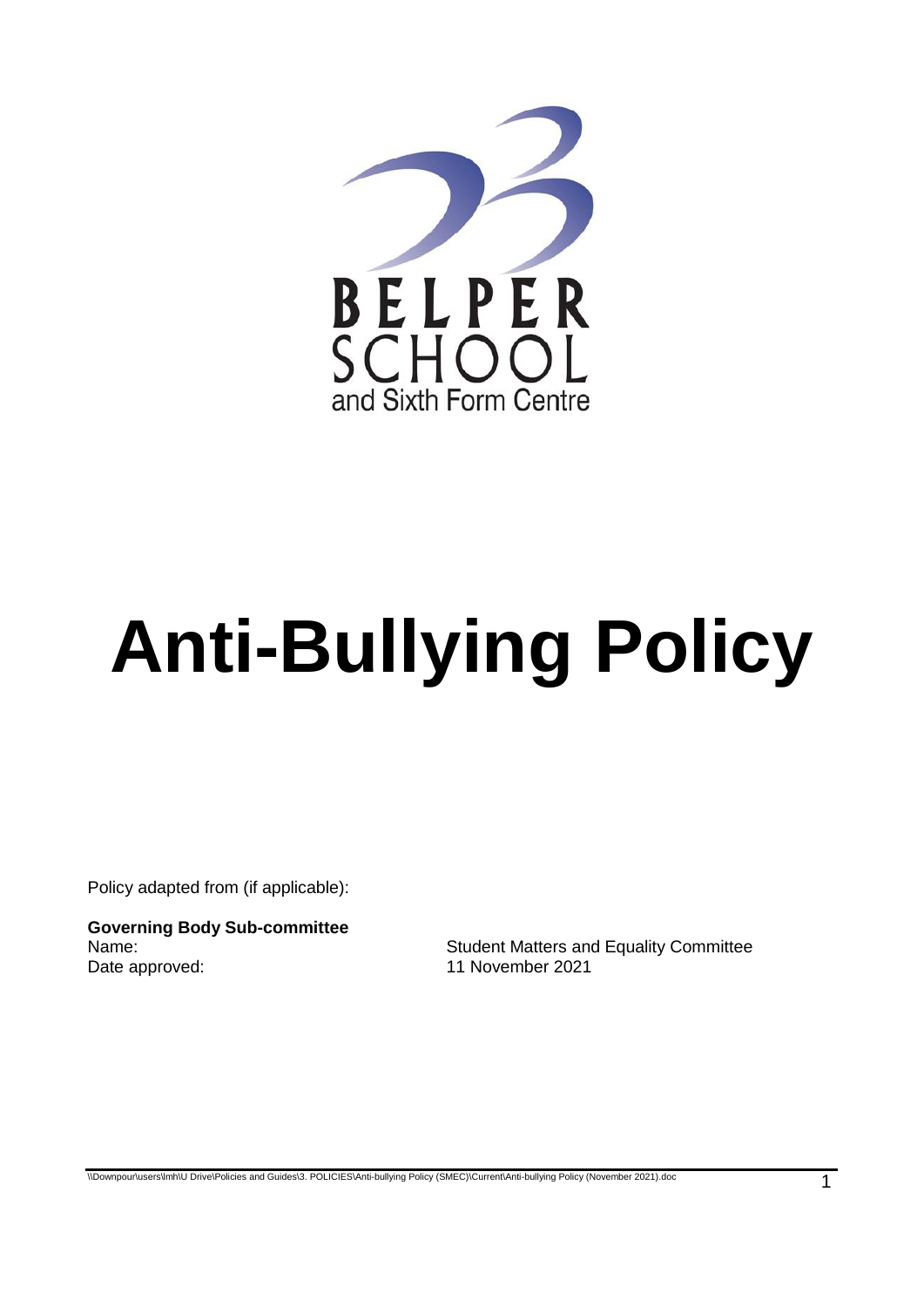

#### **Introduction**

At Belper School and Sixth Form Centre we aim to provide a safe, caring and friendly environment for all our students to allow them to learn effectively, improve their life chances and help them maximise their potential.

We would expect students to feel safe in school, including an understanding of the issues relating to safety, such as bullying. We also want them to feel confident to seek support from any member of staff should they feel unsafe. We see the effective application of our Anti-Bullying Policy as a central part of school improvement as it makes each and every student feel valued and respected as an individual and as part of the whole school community.

## **Policy Development**

This policy was formulated working with the school community with input from members of staff, Governors, parents/carers, young people, and other partners, such as Stonewall. Students contributed to the development of the policy through the School Council, one to one conversations and student surveys.

The School Council oversees a student friendly version of the anti-bullying policy which is displayed in various places, such as around the site and on the website.

Parents/carers are encouraged to contribute by taking part in written consultations, parent meetings and surveys.

## **Definition of Bullying**

*The repetitive, intentional hurting of one person or group by another person or group, where the relationship involves an imbalance of power. Bullying can be physical, verbal or psychological. It can happen face-to-face or through cyberspace. <http://www.anti-bullyingalliance.org.uk/about-us.aspx>*

Bullying differs from teasing and falling out between people or other incidents of anti-social or poor behaviour. What makes bullying different is:

- There is a deliberate intention to hurt or humiliate
- There is a power imbalance that makes it hard for the victim to defend themselves
- It is usually persistent or repeated over time

An incident may be deemed to be bullying even if the behaviour has not been repeated or persistent, especially if it fulfils all other descriptions of bullying, in particular where there is a power imbalance. This possibility should be considered particularly in cases of sexual, sexist, racist or homophobic bullying, hate crime, cyber bullying and when children with disabilities are involved.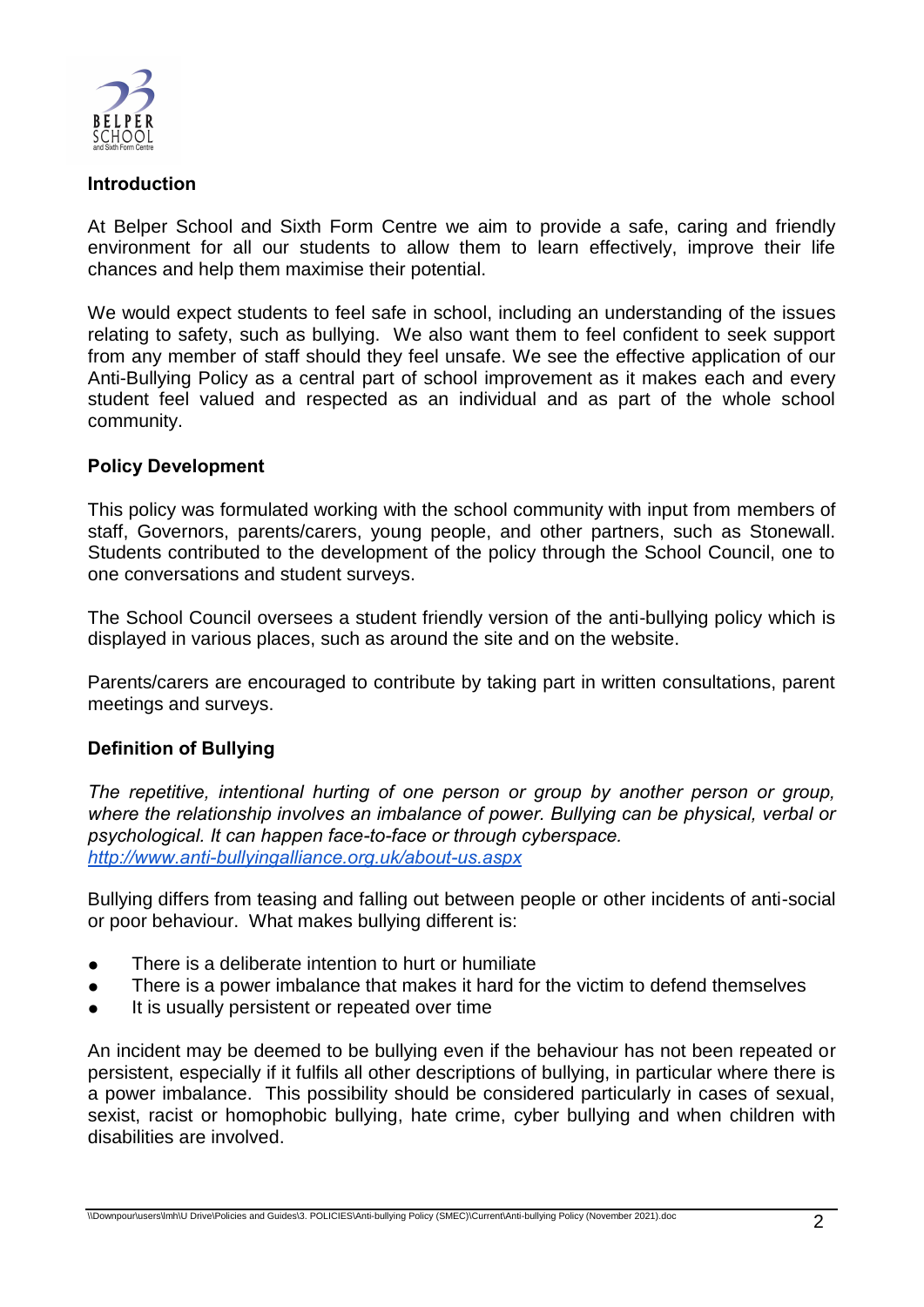

# **Types of Bullying**

There are many types of bullying as it can take many different forms. Bullying can include, but is not limited to:

- name calling
- taunting
- Intimidating body language
- mocking
- making offensive comments
- physical assault
- taking or damaging belongings
- cyber bullying, such as inappropriate use of social media, text messaging and e mailing, sending offensive or degrading images by phone or via the internet
- producing offensive graffiti
- gossiping and spreading hurtful and untruthful rumours
- excluding people from groups
- Peer on Peer abuse
- Sexual harassment and abuse

We should be aware that bullying can occur between individuals but it can often take place in the presence (virtually or physically) of others who become the 'bystanders' or 'accessories'.

Certain groups of students are known to be particularly vulnerable to bullying by others. These may include students with special educational needs such as learning or physical disabilities, young carers, Children in Care, those from ethnic and racial minority groups, those young people who are lesbian, gay, bi-sexual, transgender or questioning their gender role and those with same sex parents.

There are specific types of bullying behaviour related to the following that all people should be especially vigilant in recognising as early as possible. This is bullying related to:

- race, religion or culture
- special educational needs or disabilities
- appearance or health
- homophobic, bi-sexual and transphobic bullying
- young carers or looked after children
- issues related to home circumstances
- sexist or sexual bullying

Although all people should be extra vigilant of certain types of bullying, there is no hierarchy of bullying. All forms should be taken equally seriously and dealt with appropriately.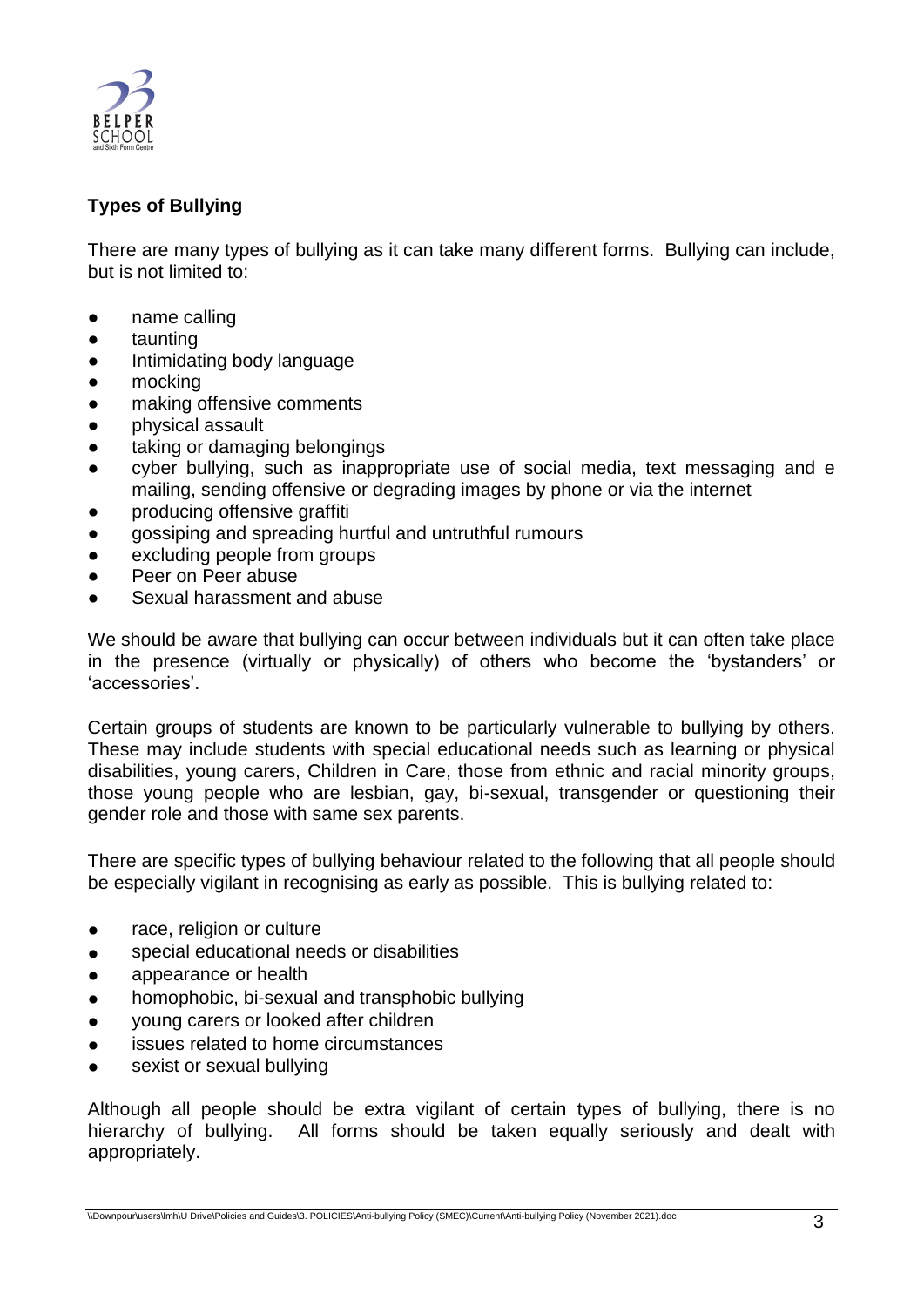

## **Homophobic, transphobic and biphobic bullying and using homophobic language**

Homophobic language in terms of abuse used towards lesbian, gay and bisexual people or those thought to be LGB. It is also used to refer to something or someone as inferior. This may also be used to taunt young people who are different in some way or have gay friends, family members or their parents/carers are gay.

Transphobic bullying is used to refer to a range of negative attitudes, feelings or actions toward transgender or transsexual people, or toward transsexuality. Transphobia can be emotional disgust, fear, violence, anger, or discomfort felt or expressed towards people who do not conform to society's gender expectation.

Dismissing it as banter is not helpful as even if these terms are not referring to a person's sexuality they are using the terms to mean inferior, bad, broken or wrong. We will challenge the use of homophobic language in our school even if it appears to be being used without any homophobic intent. Persistent use of homophobic language or homophobic bullying will be dealt with like any other form of bullying.

#### **Where does bullying take place?**

Bullying is not confined to the school premises. Advice for school leaders to help with this problem and its effects on children acknowledges that it may also persist outside school, in the local community, on the journey to and from school and may continue into Further Education.

## **Cyberbullying**

The increasing use of digital technology and the internet has also provided new and particularly intrusive ways for bullies to reach their victims. We will ensure that our children are taught safe ways to use the internet (see our acceptable use policy) and encourage good online behaviour. Whilst most incidents of Cyberbullying occur outside school we will offer support and guidance to parents and their children who experience online bullying and will treat Cyberbullying the same way as any other forms of bullying.

There is no specific pattern to where bullying takes place or with whom bullying occurs. Bullying can take place between, but is not limited to:

- young people
- young people and staff
- between staff
- individuals or groups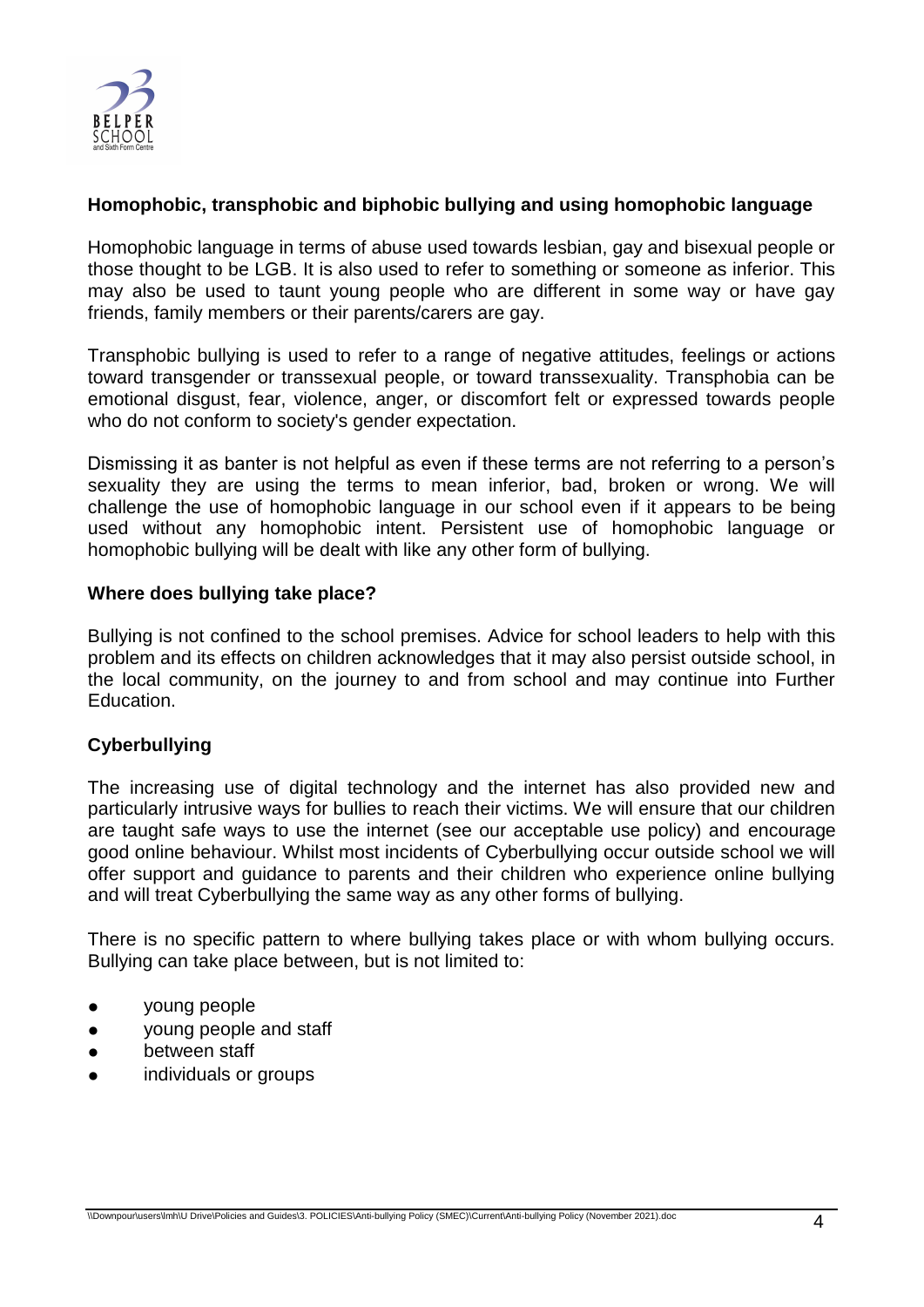

## **Peer on peer abuse, sexual harassment and abuse**

Peer on peer abuse is any form of physical, sexual, emotional, financial, and/or coercive control exercised between children and young people; this includes intimate and non-intimate relationships. We will ensure, through a structured and age appropriate RSE curriculum delivered through PSHE, our students are aware of this issue, how to keep safe and understand that this behaviour is not acceptable and not tolerated. Students will also be given clear guidance on how to report any form of abuse or sexual harassment should it occur, in the knowledge that it will be taken seriously and dealt with appropriately.

Assemblies and tutor time activities will, throughout the year, re-emphasise our approach to this form of bullying behaviour and the 'Respect for all, by all ' message reinforced

Staff will have guidance through safeguarding training on peer on peer abuse, understand what measures they must take if a student reports such an incident and will be very aware that this 'could happen here'.

## **Guidance for students**

If you are being bullied or harassed:

- remember it is not your fault
- try to stay calm and look as confident as you can
- be firm and clear look them in the eye and, if possible, tell them to stop and tell them how you feel.
- remember, it is ok to just walk away

After you have been bullied or harassed:

- all bullying and harassment is wrong and you do not have to stay silent about it
- tell an adult or somebody you trust about what has happened straight away.
- adults in school have a responsibility to give you help and support around bullying
- if you are scared to tell a teacher or adult on your own, ask a friend to go with you
- keep on speaking until someone listens and does something to stop the bullying.

When you are talking to an adult about bullying be clear about:

- what has happened to you
- how often it has happened
- who was involved
- who saw what was happening
- where it happened
- what you have done about it already.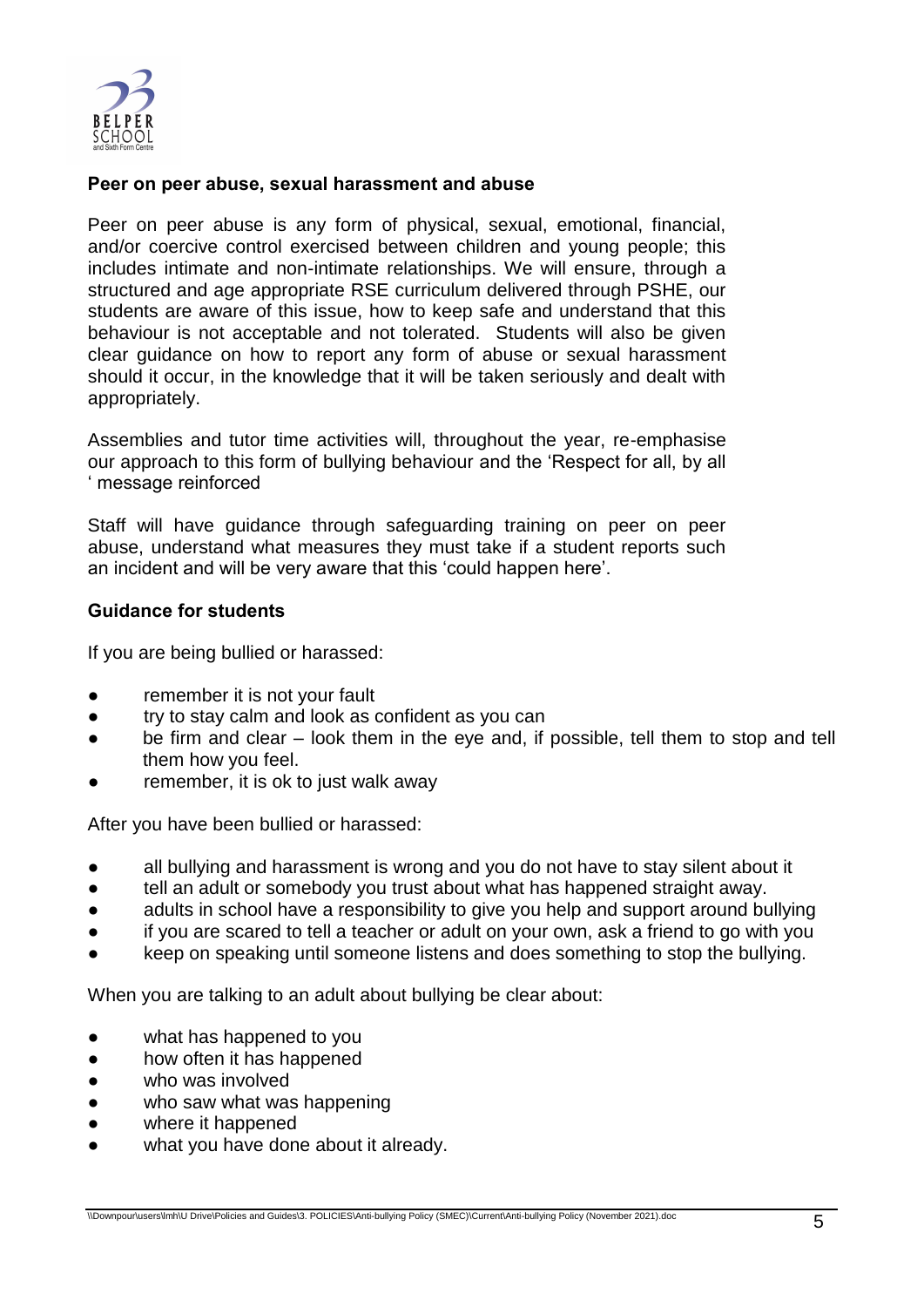

If you experience bullying or harassment by mobile phone, text messages or e-mail:

- don't retaliate or reply
- save the evidence do not delete anything
- make sure you tell an adult who you trust
- contact your service provider or look at their website to see where to report incidents
- be careful who you give your mobile phone number or e-mail address to
- make a note of exactly when a threatening message was sent.

## Guidance for parents/carers

If your child has been bullied or harassed:

- calmly talk with your child about their experiences
- make a note of what your child says including who was involved, how often the bullying has occurred, where it happened and what happened
- reassure your child that they have done the right thing to tell you about the bullying
- explain to your child that should any further incidents occur they should report them to an adult in school immediately
- make an appointment to see your child's tutor or Head of Year
- explain to the teacher the problems your child is experiencing.

When talking with members of staff about bullying or harassment:

- try to stay calm and bear in mind that the staff member may have no idea that your child is being bullied or may have heard conflicting accounts of an incident
- be as specific as possible about what your child says has happened, give dates, places and names of other children involved make a note of what action the school intends to take
- ask if there is anything you can do to help your child or the school
- stay in touch with the school and let them know if things improve as well as if problems continue.

If you are not satisfied:

- check with the school Anti-bullying policy to see if agreed procedures are being followed
- You may at this stage discuss your concerns with a parent governor or other parents, and/or make an appointment to discuss the matter with the Assistant Headteacher (Pastoral Care, Mr Brookes)
- If this does not help you may wish to make an appointment to discuss the matter with the Headteacher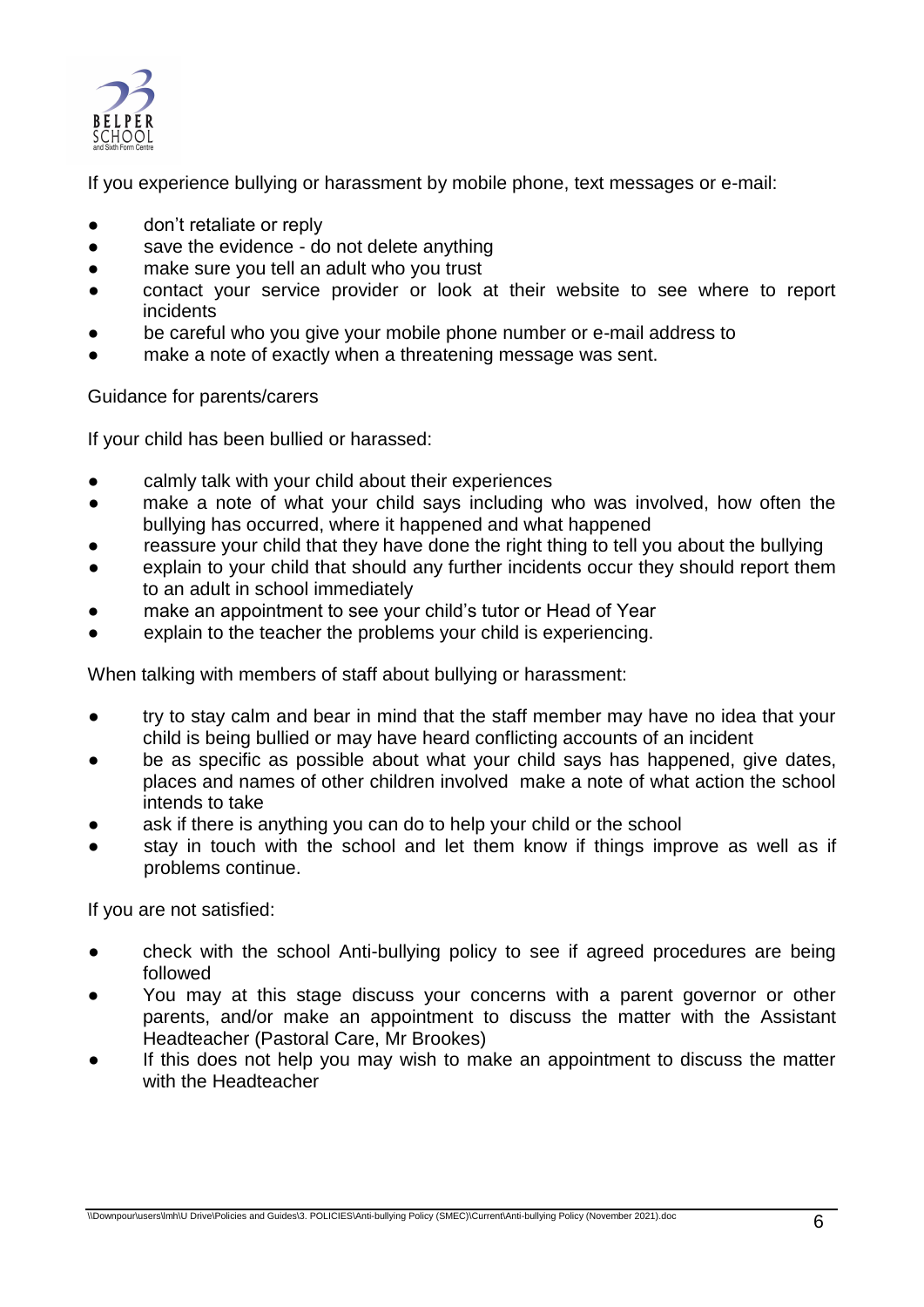

If your child is displaying bullying behaviour towards others:

- talk with your child and explain that what they are doing is unacceptable and makes other children unhappy
- discourage other members of your family from bullying behaviour or from using aggression or force to get what they want
- show your child how they can join in with other children without bullying
- make an appointment to see your child's tutor or Head of year and explain the problems your child is experiencing as well as discussing how you can work together to stop them bullying others
- regularly check with your child how things are going at school give your child lots of praise and encouragement when they are co-operative or kind to other people.

If your child is experiencing any form of cyber bullying:

- ensure your child is careful whom they give their mobile phone number and email address to
- check exactly when a threatening message was sent and keep evidence of offending e-mails, text messages or online conversations. Do not delete messages
- if the bullying involves a student from Belper School, contact the school to report this
- contact the service provider to report the incident
- if the cyber bullying is serious and a potential criminal offence has been committed. you should consider contacting the police.

Guidance for adults experiencing bullying or harassment

The responses may be broadly similar or vary greatly to the response chart if it is an adult being bullied. If you are experiencing bullying as an adult:

- share your concerns with a trusted colleague
- seek advice and information from your union or professional association
- make a record of all incidents and date them
- if you feel your situation is not being resolved then you should follow the school's formal procedures as adopted by the Governing Body. This initially involves speaking to the Deputy Headteacher, or if the incident involves the Deputy Headteacher, the Headteacher.
- If the incident involves the Headteacher, staff should contact the Chair of Governors

## **Strategies for Preventing Bullying**

Belper School and Sixth Form Centre takes a firm stance against bullying and promotes positive relationships built on mutual trust and respect amongst all members of the school community. This is central to the school's vision, ethos and culture and forms an integral part of daily life and interactions. Our culture for learning and school atmosphere is built on tolerance, equality and diversity and through this we foster an anti-bullying position.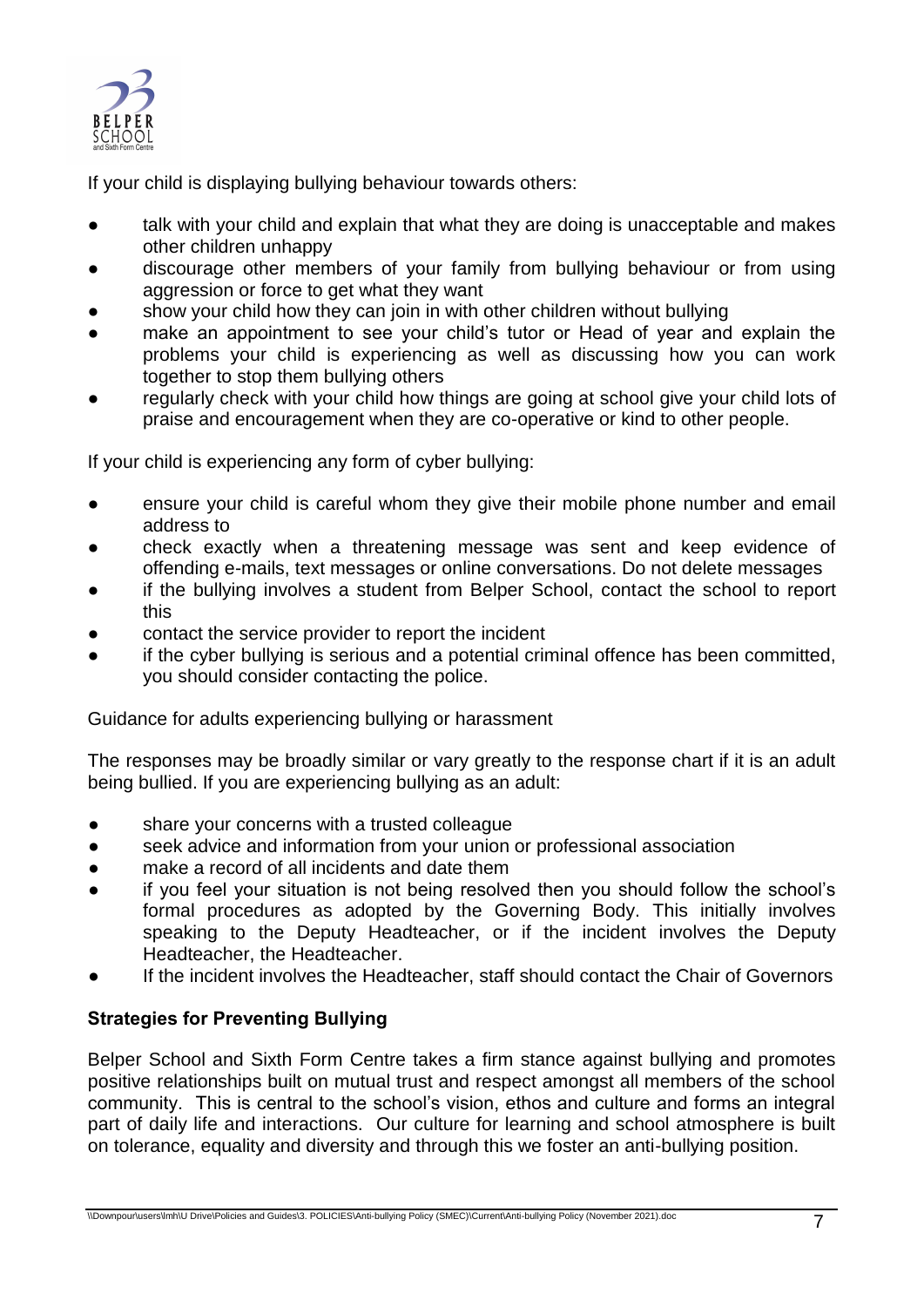

In order to nurture an anti-bullying ethos the school implements a number of proactive strategies which include:

- Having a member of staff as the lead person who is named as the Anti-Bullying Coordinator. This is Gavin Brookes, Assistant headteacher
- Having a named Governor who is the Anti-Bullying Link Governor
- Ensuring a positive culture and ethos is fostered by all and that relationships are built on mutual respect, tolerance, equality and diversity
- 'Respect for all, by all' is a key theme on the school development plan and at the start of the September term students sign a pledge referring to being respectful towards others
- Being child-centred as an organisation
- Training and developing staff in all aspects of anti-bullying
- Role modelling expected and acceptable behaviour
- Promoting and rewarding positive behaviour
- Educating students through age-appropriate means about what bullying is and how to respond to it, through such methods as assemblies, PSHE delivery, curriculum subject delivery and theatre in education performances
- Promoting awareness of anti-bullying through Anti-Bullying Week and the work of the School Council
- Developing confidence amongst people to report bullying and take a stand against it
- Informing parents and carers through newsletters and the website on how to promote positive behaviours, how to spot bullying and how to respond to it
- RE curriculum with Anti-bullying and promotion of positive citizenship messages
- E safety lessons in IT lessons

To support the proactive strategies named above, there are a number of reactive strategies that are implemented to respond to bullying and attempt to prevent further bullying from occurring. These include, but are not limited to:

- Implementation of sanctions in line with our behaviour policy
- Restorative approaches from trained staff
- Peer mentoring
- **Counselling**
- **Mediation**
- 1:1 key worker sessions
- Group sessions and circle time
- Bespoke training programmes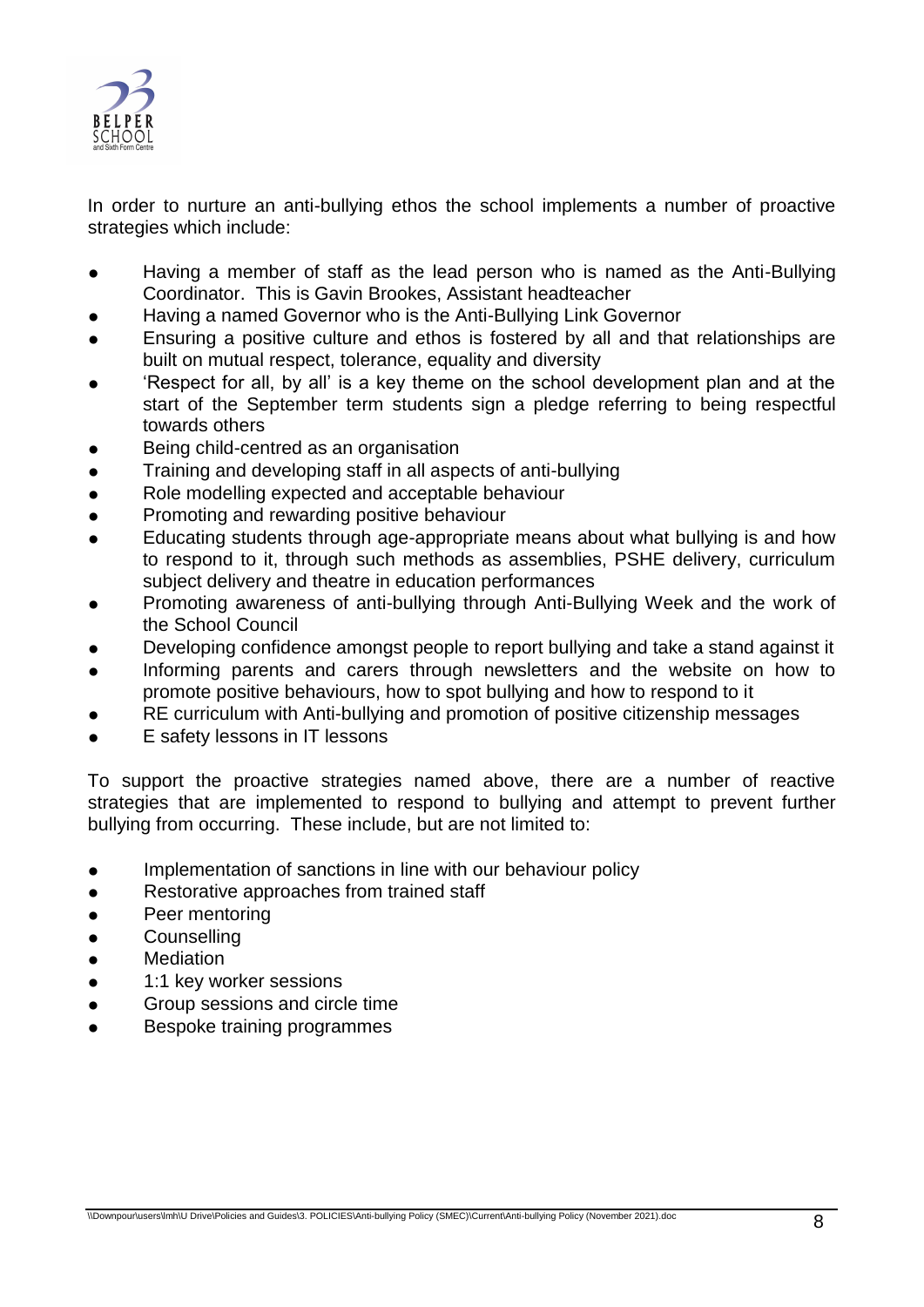

# **Identifying and Reporting Bullying**

Although there is a culture of respect and there are a number of proactive strategies in place to support an anti-bullying ethos, it is a sad reality that bullying may take place in all establishments. What is important is that bullying is identified, reported and dealt with. Our school has clear and well publicised systems, structures, policies and procedures to ensure that bullying is responded to strongly.

Bullying is often reported by the victim themselves when they approach staff or speak to parents who contact the school on their behalf. It is also identified by friends and peers who witness it or become aware of it. They have a responsibility to report it through the various channels available. Furthermore, staff as part of their duty of care will observe or identify changes in behaviour with students that indicate there may be issues which need unpicking and dealing with. All these and other possible cases would lead to the identification of a bullying issue and the need to report it.

There are a number of ways in which any person can report a case of bullying. Reporting routes include:

- A student to any member of staff in person or through a written means
- A friend of a victim to any member of staff in person or through a written means
- Parents/carers via email, phone or letter to the tutor or class teacher in the first instance
- All staff and visitors in person to any named member of staff within the pastoral system, via an email or through sending a MOSOC slip to the mosoc@belperschool.co.uk

## **Responding to Bullying**

Belper School and Sixth Form Centre take a stepped approach to dealing with and responding to bullying. All reports will be taken seriously and analysed within the context. The approaches are outlined below and go from verbal warnings from the tutor all the way to potential exclusion from the school by the Headteacher. All reported incidents will be taken seriously and investigated with the involvement of all parties. The response will be staged and include, generally but not exclusively:

The reported issue will be investigated by a member of staff and appropriate sanctions and education will take place in line with our behaviour policy. All incidents will be logged on Cloud school for future reference to identify any patterns of bullying behaviour.

Support measures will also be put in place which could include utilising a range of responses appropriate to the situation, such as solution focused work, a restorative approach, circle time or individual work with victim/perpetrator.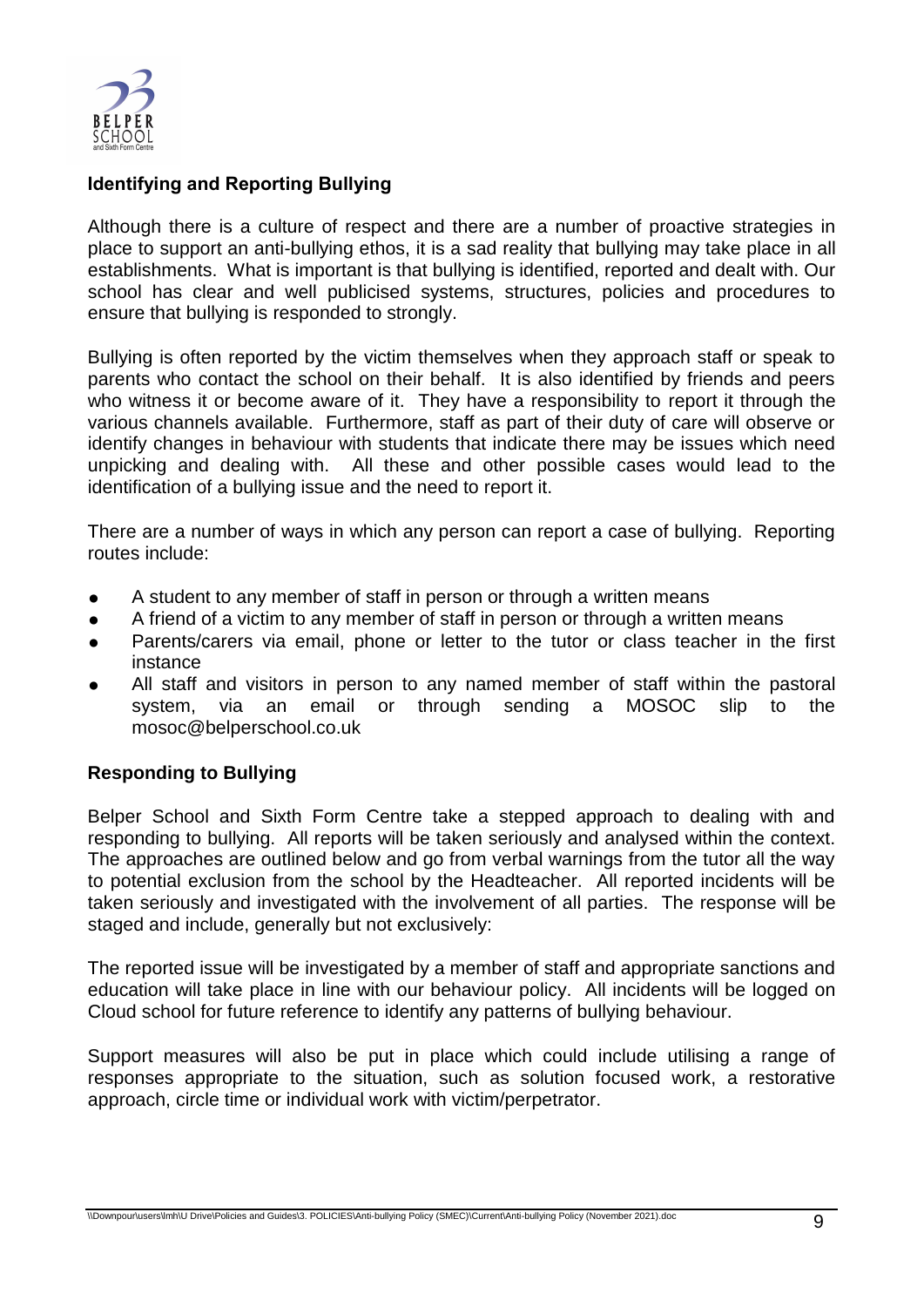

Communication will be made to parents / carers of both the victim and perpetrator to discuss the issue and steps that will be taken in school to ensure our students are safe and feel safe.

Continuation of bullying behaviour will be dealt with in line with our behaviour policy and an escalation towards more serious sanctions will be made.

All reported incidents will be taken seriously and investigated.

Outline of the steps the school will take in the event of a bullying incident occurring:

- Interviewing all parties to ascertain all sides of the situation
- Informing parents of the situation
- Implement appropriate disciplinary sanctions in accordance with the school's Behaviour Policy
- Implement appropriate actions and support Solution focused, restorative approach, circle of friends, individual work with victim or perpetrator
- If appropriate, external agencies may be used, for example police, school nurse or the Targeted Support Service
- Liaising with the wider community if the bullying is taking place off the school premises i.e. in the case of cyberbullying or hate crime.

## **Recording Bullying and Evaluating the Policy**

All bullying incidents will be recorded on the Cloud school management information system. These will be logged under Verbal, Cyber, Racist, HBT and sexual harassment.

The information we hold will be used to ensure individual incidents are followed up and also used to identify trends and inform preventative work in school and in the further development of this policy. The school Anti-Bullying Coordinator will use this information to produce reports to the Leadership Group and the Student Matters and Equality Committee of the Governors.

Where evaluation indicates there is a need for a more detailed review of the policy, its implementation and working practices then this will trigger a formal review utilising various stakeholders in the school including, but not exclusive to, student voice, the Anti-Bullying Coordinator, Heads of Years and other key staff.

The policy will be reviewed and updated every three years, or sooner if required.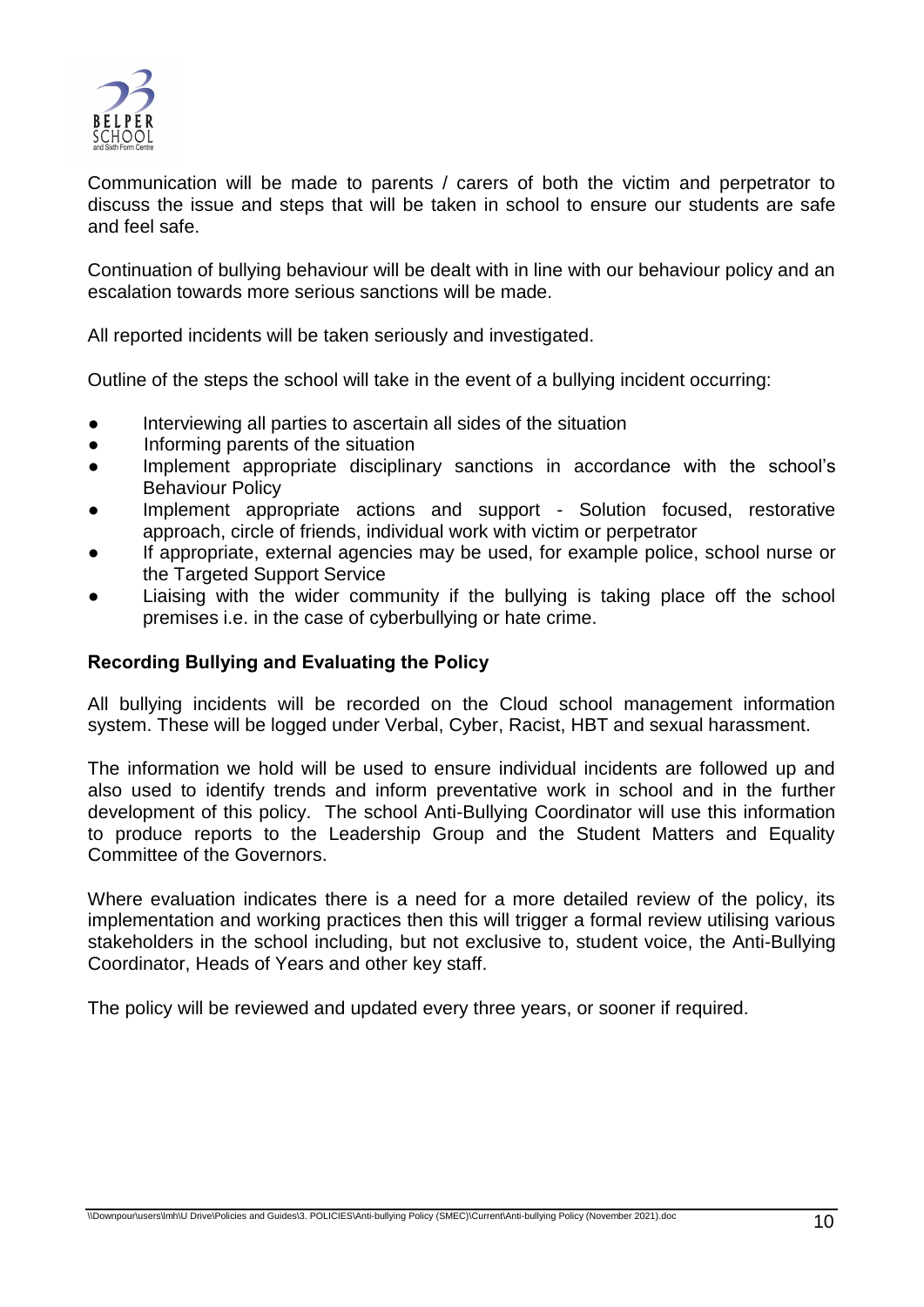

# **Roles and Responsibilities**

## **The Headteacher:**

- Overall responsibility for the policy and its implementation
- Appointing an Anti-Bullying Coordinator
- Liaising with the Governing Body, parents/carers, Local Authority and outside agencies
- Ensuring monitoring, evaluation and review (MER) takes place
- Ensuring the policy is reviewed as scheduled

## **The Anti-Bullying Coordinator:**

- Policy development and review involving students, staff, Governors, parents/carers and relevant agencies
- Promoting a positive and inclusive ethos built on mutual trust, respect and relationships
- Implementing the policy and monitoring and assessing its effectiveness in practice
- Ensuring evaluation takes place and that this informs policy review
- **Managing bullying incidents**
- Managing the reporting and recording of bullying incidents
- Assessing and coordinating training and support for staff and parents/carers where appropriate
- Coordinating strategies for preventing bullying behaviour

## **All Staff:**

- Implementing the policy
- Promoting positive relationships
- Acting as positive role models
- **•** Being aware of anti-bullying strategies and implementing them

## **Links with other school policies**

- Acceptable Use Policy
- **•** Behaviour Policy
- Complaints Procedure
- **•** Confidentiality Policy
- **Equalities Policy**
- **•** PSHE Policy
- **Rewards Policy**
- **Safeguarding Policy**